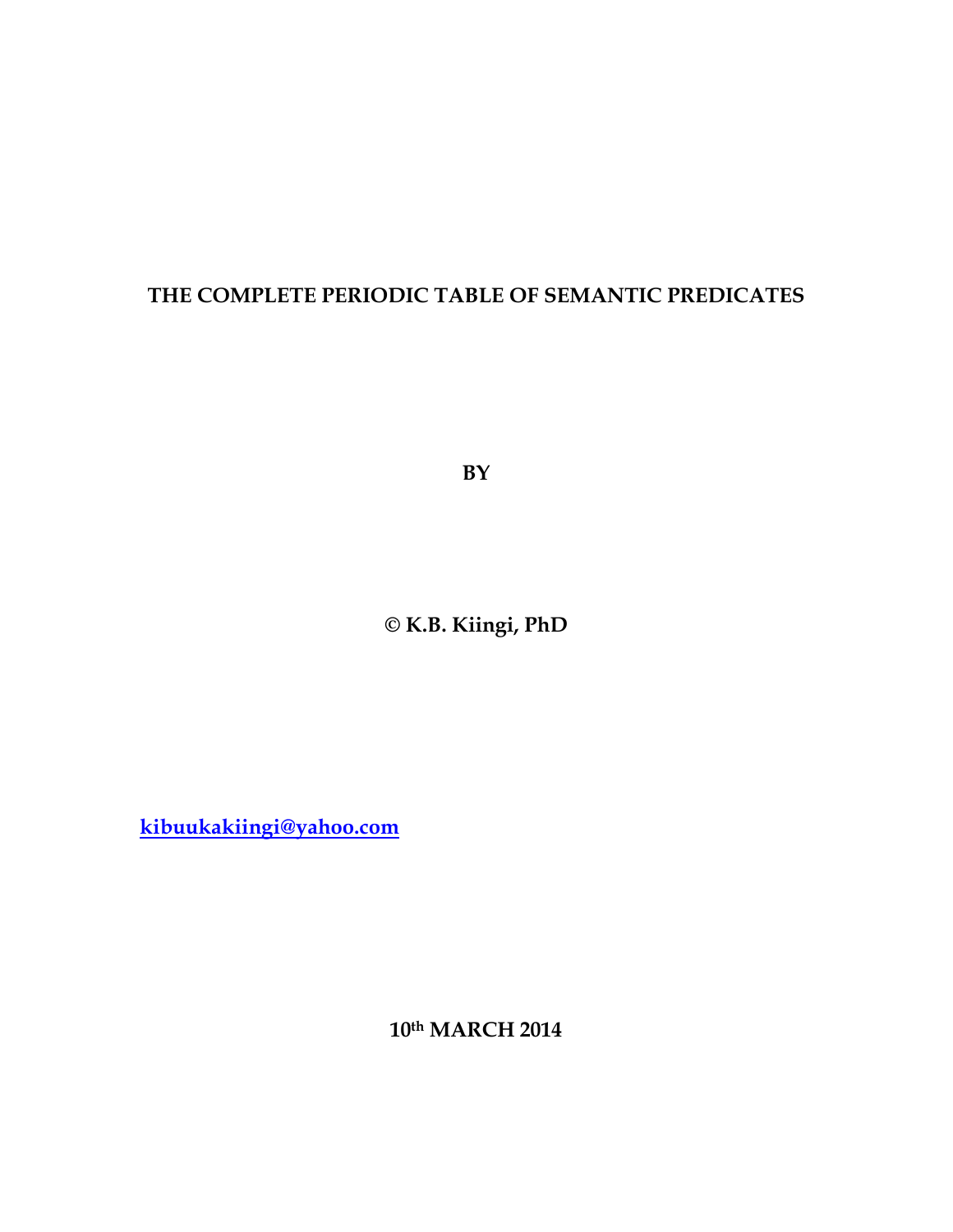## THE COMPLETE PERIODIC TABLE OF SEMANTIC PREDICATES

## © K.B. Kiingi, PhD

In a previous paper<sup>\*</sup> I enunciated the situatodomainal theory in which I claimed to solve the problem of semantic role theory: how to determine the nature and number of semantic roles. The solution was analogously and reflectively developed from Newtonian mechanics as the adjoining diagram depicts.



<sup>∗</sup> *The Situatodomainal Theory* posted on www.luganda.com in July 2013. The present paper is an indubitably significant improvement on a previous paper entitled " The Period Table of Semantic Predicates" posted on www.kiu.co.ug and www.luganda.com in January and February 2014, respectively.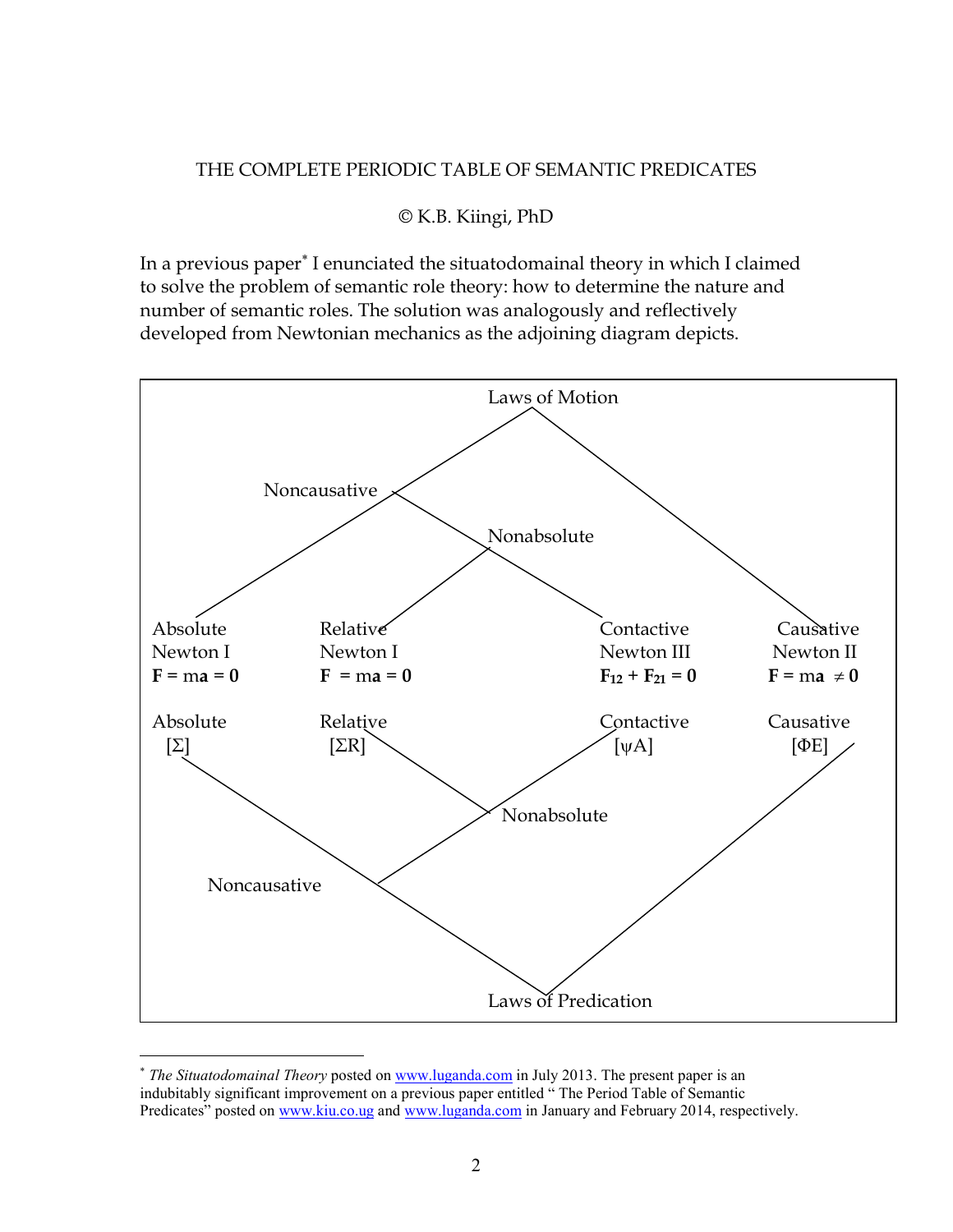It will be recalled that  $[\Sigma] = [B]$ ,  $[Z]$  where B = change bearer, Z = non-change bearer;  $[\Sigma R] = [BR]$ ,  $[ZR]$  where R = reference;  $[\psi A] = [NA]$ ,  $[TA]$  where N = dynamic contactor,  $T =$  static contactor,  $A =$  contactee;  $[\Phi E] = [CE]$ ,  $[KE]$ , where  $C$  = causer,  $K$  = anticauser,  $E$  = causee.

The absolute  $[\Sigma]$  and relative  $[\Sigma \mathbb{R}]$  correspond to Newton I (**F** = m**a** = 0); the contactive  $[\psi A]$  corresponds to Newton III ( $F_{12} = F_{21}$ ); the causative  $[ \Phi E ]$ corresponds to Newton II ( $\mathbf{F} = \mathbf{m}\mathbf{a} \neq \mathbf{0}$ ).

If I let  $\lceil \pi \rceil$  assume the values  $\lceil \Sigma \rceil$ ,  $\lceil \Sigma \Gamma \rceil$ , and  $\lceil \psi A \rceil$ , I readily derive the (complete) Periodic Table of Semantic Predicates in 21 cycles whereby a cycle is a strict sequence of : absolutization, relativization, contactivization, and causativization.

|           | Group I         | Group II                                            | Group III                               | Group IV                                   | Group V                                     |
|-----------|-----------------|-----------------------------------------------------|-----------------------------------------|--------------------------------------------|---------------------------------------------|
| Period 1  | $[\mathcal{H}]$ | $2 [\pi] \Sigma$                                    | $3[\pi]R$                               | $4\psi A[\pi]$                             | 5 $\Phi$ E[ $\pi$ ]                         |
| Period 2  |                 | $6[[\mathcal{I}]\Sigma]\Sigma$                      | $7[[\pi]\Sigma]R$                       | $8 \psi A[[\mathcal{T}] \Sigma]$           | $9\Phi$ E $[[\pi]\Sigma]$                   |
| Period 3  |                 | 10 $[$ $\pi$ <sup><math>]</math></sup> $R$ $\Sigma$ | $11[[\mathcal{T}]\mathsf{R}]\mathsf{R}$ | $12\psi A[[\pi]R]$                         | 13 $\Phi E[[\pi]R]$                         |
| Period 4  |                 | 14 $\psi$ A[π]]Σ                                    | $15[\psi A[\pi]]R$                      | $16\psi A[\psi A[\pi]]$                    | $17\Phi E[\psi A[\pi]]$                     |
| Period 5  |                 | 18 [ΦΕ[ $\pi$ ]] Σ                                  | 19 [ $\Phi$ E[ $\pi$ ]]R                | $20[\psi A \Phi E[\pi]]$                   | 21[ΦΕ[ΦΕ]]                                  |
| Period 6  |                 | $22[[[\pi]\Sigma]\Sigma]\Sigma$                     | $23[[[\pi]\Sigma]\Sigma]R$              | $24\psi A[[[\pi]\Sigma]\Sigma]$            | $25\Phi$ E[[[ $\pi$ ] $\Sigma$ ] $\Sigma$ ] |
| Period 7  |                 | $26[[[\mathcal{T}]\Sigma]\mathrm{R}]\Sigma$         | $27[[[\pi]\Sigma]R]R$                   | $28\psi A[[\mathcal{I}]\Sigma]R]$          | $29\Phi$ E[[[ $\pi$ ] $\Sigma$ ]R]          |
| Period 8  |                 | $30[\psi A[[\pi]\Sigma]]\Sigma$                     | $31[\psi A[[\pi]\Sigma]]R$              | $32\psi A[\psi A[[\pi]\Sigma]]$            | 33 $\Phi$ E[ $\psi$ A[[ $\pi$ ] $\Sigma$ ]] |
| Period 9  |                 | 34 $[\Phi E[[\pi]\Sigma]]$                          | 35[ $\Phi$ E[[ $\pi$ ] $\Sigma$ ]]R     | 36ψA[ $ΦE[[\pi]\Sigma]$ ]                  | 37ΦΕ[ΦΕ[[π]Σ]]                              |
| Period 10 |                 | $38[[[\pi]R]\Sigma]\Sigma$                          | $39[[[\pi]R]\Sigma]R$                   | $40\psi A[[\mathcal{J}R]\Sigma]$           | $41\Phi$ E[[[ $\pi$ ]R] $\Sigma$ ]          |
| Period 11 |                 | $42[[[\pi]R]R]\Sigma$                               | $43[[[\pi]R]R]R$                        | $44\psi A[[[\pi]R]R]$                      | $45\Phi$ E[[[ $\pi$ ]R]R]                   |
| Period 12 |                 | $46[\psi A[[\pi]R]]\Sigma$                          | $47[\psi A[[\pi]R]]R$                   | $48\psi A[\psi A[[\pi]R]]$                 | $49\Phi E[\psi A[[\pi]R]]$                  |
| Period 13 |                 | 50 $\Phi$ E[[ $\pi$ ]R]] $\Sigma$                   | 51 $\Phi$ E[[ $\pi$ ]R]]R               | 52ψA[ΦE[[ $\pi$ ]R]]                       | 53ΦE[ΦE[[π]R]]                              |
| Period 14 |                 | $54[[\psi A[\pi]]\Sigma]\Sigma$                     | 55 $[[\psi A[\pi]]\Sigma]R$             | 56ψA[[ψA[ $\pi$ ]]Σ]                       | 57 $\Phi$ E[[ $\psi$ A[ $\pi$ ]] $\Sigma$ ] |
| Period 15 |                 | 58[[ $\psi$ A[ $\pi$ ]]R] $\Sigma$                  | 59 $[[\psi A[\pi]]R]R$                  | 60yA[[yA[ $\pi$ ]]R]                       | 61 $\Phi$ E[[ $\psi$ A[ $\pi$ ]]R]          |
| Period 16 |                 | 62[ $\psi$ A[ $\psi$ A[ $\pi$ ]]] $\Sigma$          | 63[ $\psi$ A[ $\psi$ A[ $\pi$ ]]]R      | 64yA[yA[yA[ $\pi$ ]]]                      | 65 $\Phi$ E[ $\psi$ A[ $\psi$ A[ $\pi$ ]]   |
| Period 17 |                 | 66[ $\Phi$ E[ $\psi$ A[ $\pi$ ]]] $\Sigma$          | 67[ $\Phi$ E[ $\psi$ A[ $\pi$ ]]]R      | 68ψΑ[ΦΕ[ψΑ[π]]]                            | 69 $\Phi$ E[ $\Phi$ E[ $\psi$ A[ $\pi$ ]]]  |
| Period 18 |                 | 70 $[[\Phi E[\pi]]\Sigma]\Sigma$                    | 71 $[[\Phi E[\pi]]\Sigma]R$             | $72\psi$ A[[ $\Phi$ E[ $\pi$ ]] $\Sigma$ ] | 73 $\Phi$ E[[ $\Phi$ E[ $\pi$ ]] $\Sigma$ ] |
| Period 19 |                 | 74 $[[\Phi E[\pi]]R]\Sigma$                         | 75[[ΦE[π]]R]R                           | $76\psi E[(\Phi E[\pi]]\text{R}]$          | $77\Phi$ E[[ $\Phi$ E[ $\pi$ ]]R]           |
| Period 20 |                 | 78[ $\psi$ A[ΦΕ[ $\pi$ ]]]Σ                         | 79[ $\psi$ A[ΦE[ $\pi$ ]]]R             | 80γA[γA[ΦE[[π]]]                           | 81ΦΕ[ψΑ[ΦΕ[π]]]                             |
| Period 21 |                 | 82[ΦΕ[ΦΕ[π]]]Σ                                      | 83[ΦΕ[ΦΕ[π]]]R                          | 84ψA[ΦΕ[ΦΕ[π]]]                            | 85ΦΕ[ΦΕ[ΦΕ[π]]]                             |

## THE COMPLETE PERIODIC TABLE OF SEMANTIC PREDICATES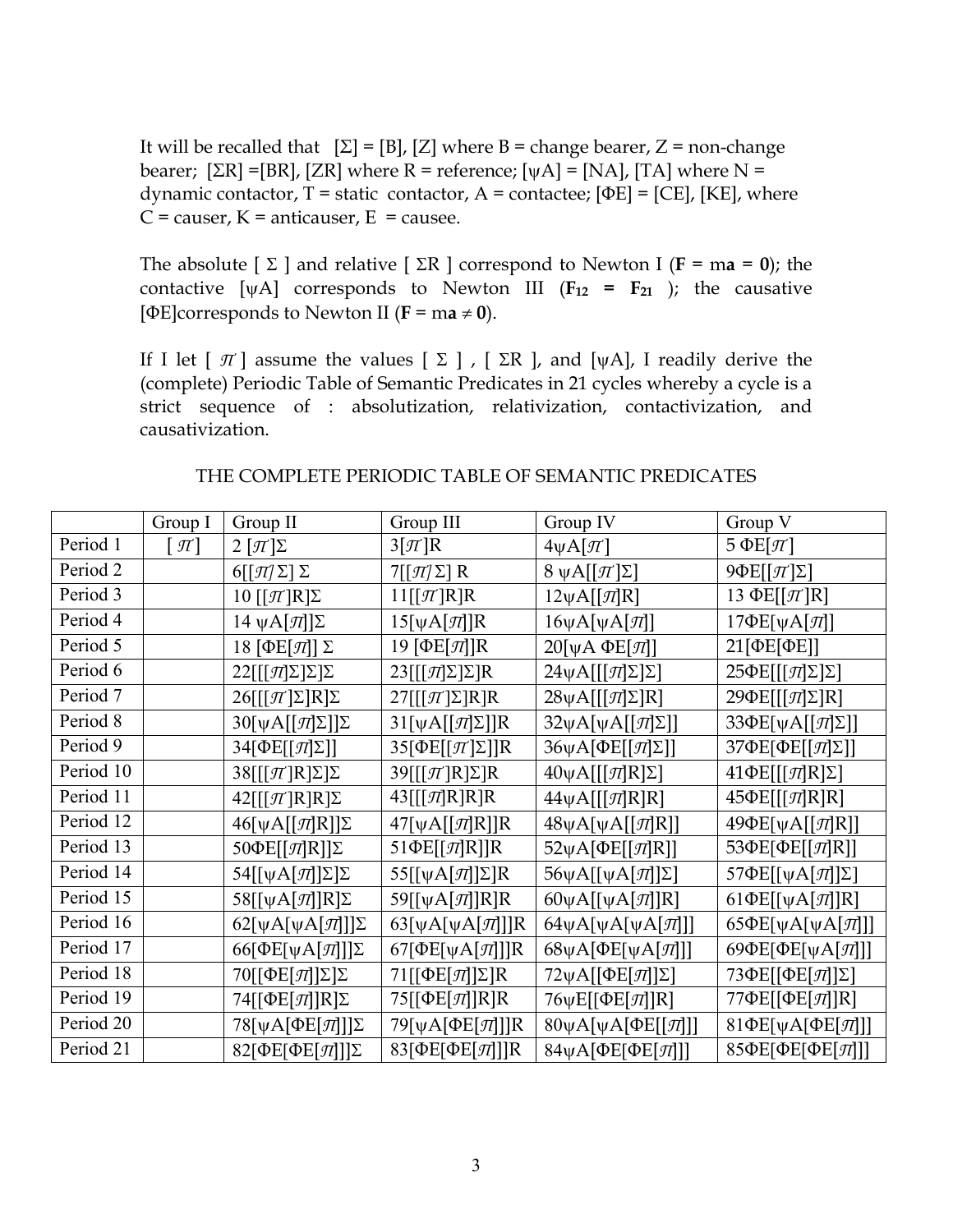The Table exhibits 85 Predicates (numbered consecutively from 1 up to 85), five Groups and 21 Periods. Recursive cycling stretches from 1[*Π*] up to 21ΦE[ΦE[*Π*]]. It should be particularly noted that in Period 1 are five predicates:  $1 [\pi]$ ,  $2[\pi] \Sigma$ , 3[*Π* ]R, 4ψA[*Π* ], and 5ΦE[*Π*] while each of the Periods 2-21 has four predicates. It is hypothesizable that with 2  $[\pi] \Sigma$ , 6 $[[\pi] \Sigma] \Sigma$ , 22 $[[[\pi] \Sigma] \Sigma] \Sigma$ ; 3 $[\pi]$ R, 11 $[[\pi]$ R]R, 43[[[*Π*]R]R]R; 4ψA[*Π*], 16ψA[ψA[*Π*]], 64ψA[ψA[ψA[*Π*]]]; 5ΦE[*Π*], 21ΦE[ΦE[*Π*]], 85ΦE[ΦE[ΦE[*Π*]]] plus all intervening predicate permutations all or virtually all predicates that may occur morphically marked in any natural language of the world are grasped or captured.

I now conclude this short paper by formalizing and slotting a limited sample of Luganda verbal predicates. I proceed by glossing a given predicate, specifying the value of  $\pi$ , formalizing and slotting the predicate.

| (1)  |                                                                             | <b>- sumulukuk-</b> "to open"                                     | $\mathcal{T} = [\Sigma]$                             | $1[\mathcal{T}]$                                 |  |  |
|------|-----------------------------------------------------------------------------|-------------------------------------------------------------------|------------------------------------------------------|--------------------------------------------------|--|--|
| (2)  | - sumulul-                                                                  | "to open"                                                         | $\mathcal{T} = [\Sigma]$                             | $5\Phi E[\mathcal{T}]$                           |  |  |
| (3)  |                                                                             | - sumuluz- "to open with"                                         | $\mathcal{T} = [\Sigma]$                             | $21\Phi$ E[ $\Phi$ E[ $\pi$ ]]                   |  |  |
| (4)  |                                                                             | -sumululil- "to open for"                                         | $\mathcal{T} = [\Sigma]$                             | 19 $[$ $\Phi$ E $[\pi]$ ]R                       |  |  |
| (5)  | $-sul-$                                                                     | "to live, dwell"                                                  | $\mathcal{T} = [\Sigma \mathbf{R}]$                  | $1[\pi]$                                         |  |  |
| (6)  |                                                                             | <b>-suz-</b> "to put up" $\pi = [\Sigma \mathbf{R}]$              |                                                      | $5\Phi E[\mathcal{T}]$                           |  |  |
| (7)  |                                                                             | <b>-tomel-</b> "to bump into" $\pi$ = [ $\psi$ A]                 |                                                      | $1[\pi]$                                         |  |  |
| (8)  |                                                                             | <b>- tomez-</b> "to cause to bump into" $\pi$ = [ $\psi$ A]       |                                                      | $5\Phi E[\mathcal{\pi}]$                         |  |  |
| (9)  | -tomelagany- "to cause to bump                                              |                                                                   |                                                      |                                                  |  |  |
|      |                                                                             | into one another" $\pi$ = [ $\psi$ A]                             |                                                      | $12\Phi E[[\mathcal{T}]\mathbf{R}]$              |  |  |
| (10) | $-tt-$                                                                      | "to kill"                                                         | $\mathcal{T} = \lbrack \Sigma \rbrack$               | $5\Phi E[\pi]$                                   |  |  |
|      |                                                                             | (11) -ttik- "to be killable" $\pi = [\Sigma]$                     |                                                      |                                                  |  |  |
|      |                                                                             |                                                                   |                                                      | 18 [ $\Phi$ E[ $\pi$ ]] $\Sigma$                 |  |  |
|      | (12) -ttil- "to kill for/at/" $\pi = [\Sigma]$<br>$19[$ $\Phi$ E[ $\pi$ ]]R |                                                                   |                                                      |                                                  |  |  |
| (13) | -tandik- - wandiik- " to start to write"                                    |                                                                   |                                                      |                                                  |  |  |
|      |                                                                             |                                                                   | $\mathcal{T} = [\Sigma]$                             | $20\psi A[\Phi E[\pi]]$                          |  |  |
|      |                                                                             |                                                                   |                                                      |                                                  |  |  |
|      | $(14)$ -lindiliz-                                                           | " to cause to wait for                                            |                                                      |                                                  |  |  |
|      |                                                                             | $\int \ln/\mathrm{at}/\dots''$ $\qquad \pi = [\Sigma \mathrm{R}]$ |                                                      | $45\Phi$ E[[[ $\pi$ ]R]R]                        |  |  |
|      | $(15)$ -labikil-                                                            | " to be seen                                                      |                                                      |                                                  |  |  |
|      |                                                                             | /appear at/in" $\pi = [\psi A]$                                   |                                                      | $7[[\mathcal{T}]\Sigma]R$                        |  |  |
|      |                                                                             |                                                                   |                                                      |                                                  |  |  |
| (16) | -labis-                                                                     | $\mathrm{^{\prime\prime}}$ to show $\mathrm{^{\prime\prime}}$     | $\mathcal{T} = [\psi A]$                             | $9\Phi$ E[[ $\pi$ ] $\Sigma$ ]                   |  |  |
|      | $(17)$ -julil-                                                              | $\mathrm{^{\prime\prime}}$ to refer to $\mathrm{^{\prime\prime}}$ | $\mathcal{T} = [\Sigma \mathbf{R}]$                  | $1[\pi]$                                         |  |  |
|      | $(18)$ -jjukiz-<br>$(19)$ -ttis-                                            | " to remind"<br>" to cause to kill"                               | $\mathcal{T} = [\psi A]$<br>$\mathcal{T} = [\Sigma]$ | $5\Phi E[\pi]$<br>$21\Phi$ E[ $\Phi$ E[ $\pi$ ]] |  |  |